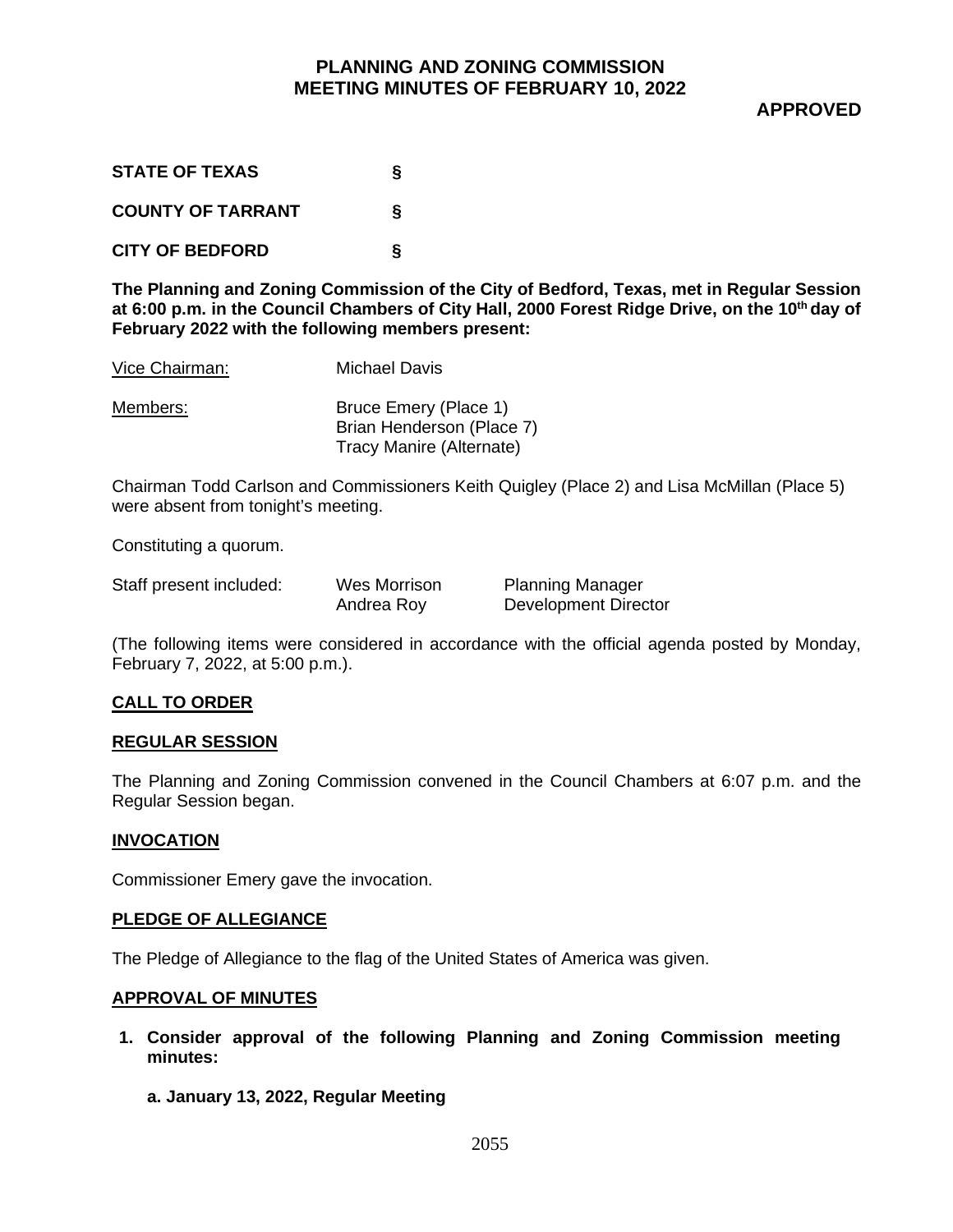## **APPROVED**

Motion: Commissioner Emery made a motion to approve the meeting minutes of January 13, 2022, correct as written.

Commissioner Henderson seconded the motion, and the vote was as follows:

Ayes: Vice Chairman Davis, Commissioners Emery and Henderson Nays: 0 Abstention: Commissioner Manire

Motion approved 3-0-1. Vice Chairman Davis declared the January 13, 2022 meeting minutes approved.

#### **PUBLIC HEARINGS**

**2. Conduct a public hearing and consider a final plat of Lot 1R, Block 1 of the Christian Life Tabernacle Addition consisting of 3.7 acres being a replat of Lot 1 Block 1 of Christian Life Tabernacle and Tract 6A of the James Matson Survey Abstract 1080, generally located on the east side of Central Drive south of Nottingham Drive and north of Gettysburg Place, commonly known as 1104 Central Drive. (PZ-REPLAT-2020-50042)**

Vice Chairman Davis recognized Wes Morrison, Neighborhood Services/Planning Manager.

Wes presented Zoning Case PZ-REPLAT-2020-50042 which is a replat to combine existing church property with a vacant lot to the south to allow for an expansion. The existing church property is approximately a little over an acre and the lots to the south are a little over two acres. This is considered a residential replat since the properties are in a residential zoning district, necessitating a public hearing.

On the plat, all access is from Central Drive, and water and sewer connections will be from Central Drive as well. The plat meets all subdivision requirements and complies with local government code. Staff recommends approval of the replat.

In response to questions from the Commission, Wes replied that the church currently owns the property to the south. As for how this fits in with the SUP extension that is item 2 on this agenda, Wes replied that this is not a plat that had already been approved. Typically, a plat is not approved until civil plans are approved, and due to delays on this project those civil plans were only recently approved. The applicant has submitted application for building permits, so the plat is ready to go.

Vice Chairman Davis opened the public hearing at 6:12 p.m.

Nobody came forward to speak.

Vice Chairman Davis closed the public hearing at 6:12 p.m.

In response to questions from the Commission as to what they are adding, other than the lot, and what changed on the plat, Wes replied that the applicant is bringing in a non-platted tract, combining the two lots so they can get a building permit. The combined property must be fully platted to get the building permit to move forward with their church building extension.

There being no further discussion, a motion was made.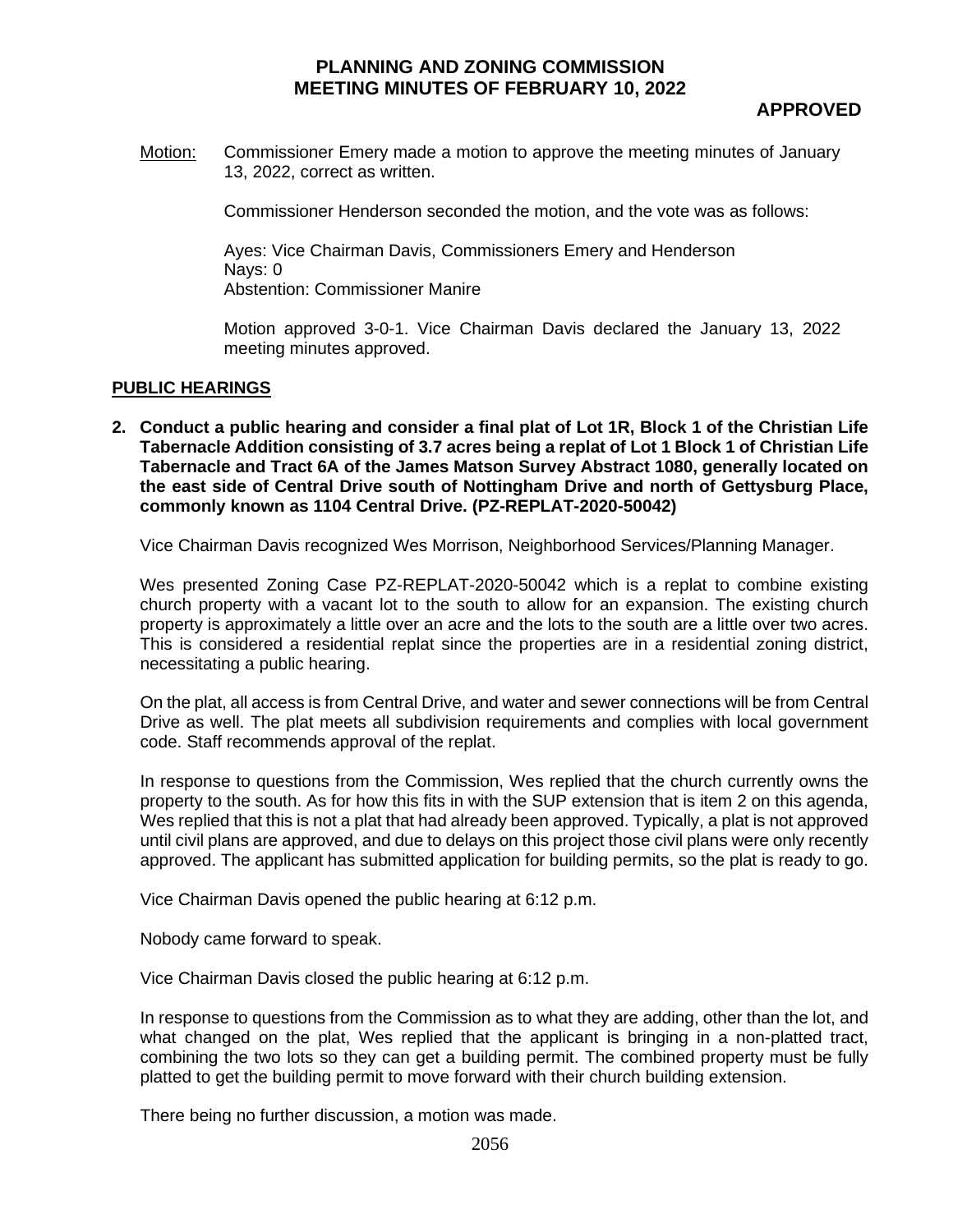**APPROVED**

Motion: Commissioner Henderson made a motion to approve Zoning Case PZ-REPLAT-2020-50042 as submitted.

Commissioner Manire seconded the motion, and the vote was as follows:

Ayes: Vice Chairman Davis, Commissioners Emery, Henderson and Manire Nays: 0 Abstention: 0

Motion approved 4-0-0.

**3. Conduct a public hearing and consider a request for an extension of a Specific Use Permit (SUP) PZ-SUP-2018-50060 for the Christian Life Tabernacle Church to allow additional time prior to the expiration of the SUP originally granted on March 10, 2020, per Section 5.3.C (Duration of Specific Use Permit) of the City of Bedford Zoning Ordinance. (PZ-SUP-EXT2- 2018-50060)**

Vice Chairman Davis recognized Wes Morrison, Neighborhood Services/Planning Manager.

Wes presented Zoning Case PZ-SUP-EXT2-2018-50060 which is a request for an extension of Specific Use Permit PZ-SUP-2018-50060 to allow additional time for the applicant to obtain a building permit for their Church building extension.

The original Specific Use Permit (SUP) application was submitted in 2018 and approved by the City Council in 2020 for an expansion to add 11,000 square feet of space to their existing building. The total area adds 510 seats to the facility, which requires 175 spaces, that the applicant is providing. In March 2021 the City Council approved an initial one-year extension to the SUP, allowing the applicant until March 10, 2022 to obtain a building permit. The applicant is requesting a second one-year extension of the SUP to March 10, 2023 due to issues with civil plans, that have since been addressed. The applicant has submitted an application for a building permit, that is currently under review.

Vice Chairman Davis opened the public hearing at 6:17 p.m.

Nobody came forward to speak.

Vice Chairman Davis closed the public hearing at 6:18 p.m.

There being no further discussion, a motion was made.

Motion: Commissioner Emery made a motion to approve Zoning Case PZ-SUP-EXT2-2018- 50060 as submitted.

Commissioner Henderson seconded the motion, and the vote was as follows:

Ayes: Vice Chairman Davis, Commissioners Emery, Henderson and Manire Nays: 0 Abstention: 0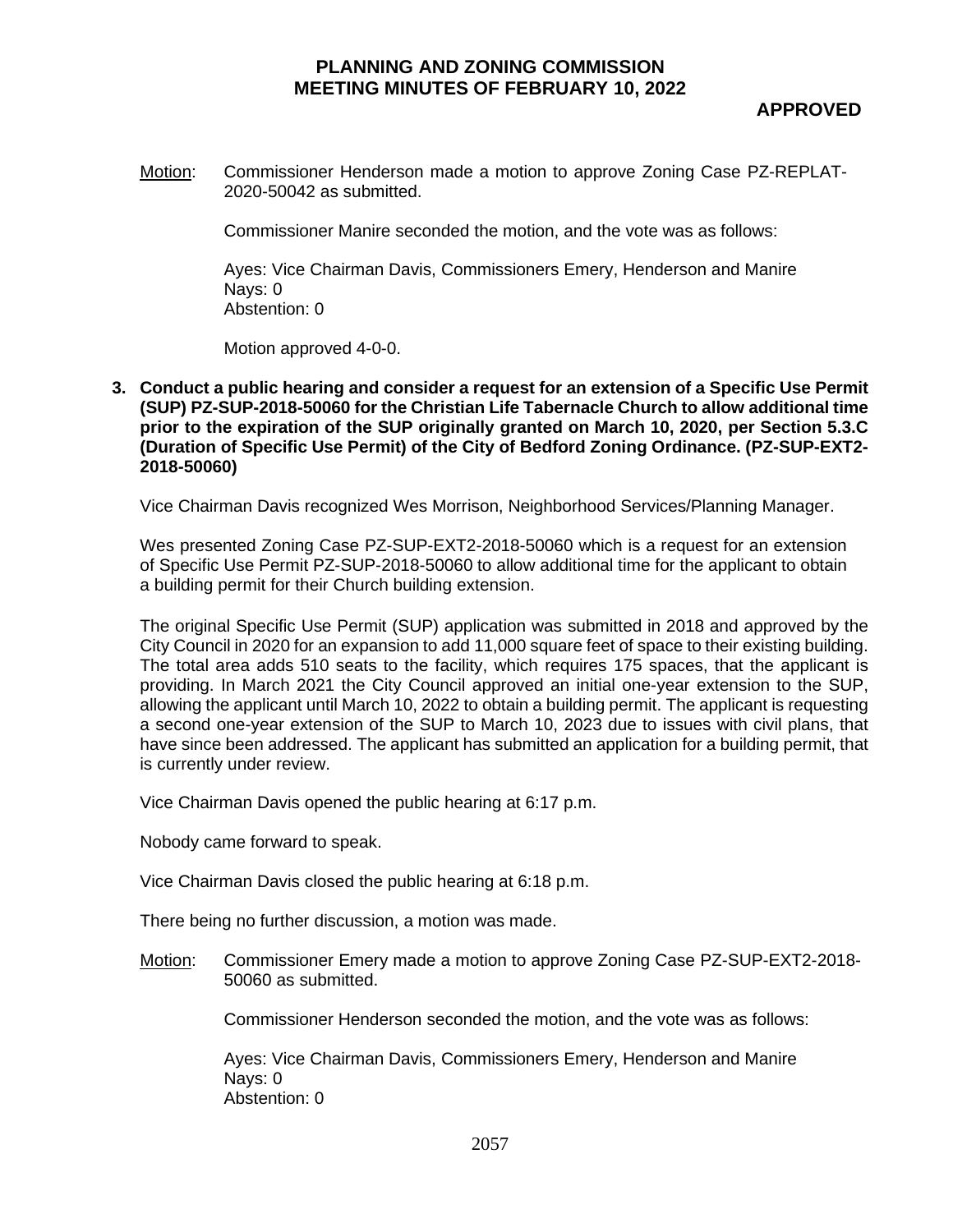Motion approved 4-0-0. To be considered by City Council on March 8, 2022.

**4. Conduct a public hearing and consider making a recommendation for a Specific Use Permit to allow the use of a tattoo shop on property legally described as Lot 1A Block 1 The Oaks Addition, generally located on the north side of Airport Freeway, between Forest Ridge Drive and Parkwood Drive and more commonly known as 1809 Airport Freeway (PZ-SUP-2022-50002)**

Vice Chairman Davis recognized Wes Morrison, Neighborhood Services/Planning Manager.

Wes presented Zoning Case PZ-SUP-2022-50002 which is a request for a Specific Use Permit (SUP) to allow a tattoo shop to conduct business at 1809 Airport Freeway. The property is located within the Bedford Commons Planned Unit Development (PUD). Bedford Commons is a mixed-use PUD allowing various types of uses, and in the Permitted Use chart of the City's development codes, the use of 'tattoo shop' must get an approved Specific Use Permit (SUP).

Wes reviewed with the Commission that SUPs are a land use decision, they are discretionary, and typically SUPs require a site plan to make sure that the sites are developed compatible with the surrounding area. In this case, the site is already developed, so the surrounding land uses are considered to see if a tattoo shop is a compatible use to the surrounding area, and it is in conformance with the community's vision for that area.

There are currently multiple uses in this shopping center, two or three restaurants, Carter Blood Care, two fitness centers and a variety of other uses. In the area surrounding the shopping center, there is a bank to the north, hotels and a surgery center to the west, and retail and service to the east.

Notifications were mailed to those owners within 200 feet of the site, which is a total of five property owners. A public hearing sign was placed on the property and to date no responses, in favor or against the request, have been received.

Vice Chairman Davis asked the applicant to come forward and address the commission.

Katharine Slagle, 6708 Cheatham Drive, Watauga, TX 76148 – Ms. Slagle, the applicant, stated that she currently owns two tattoo shops, one in Keller and one is in Richland Hills, and they are very successful shops. Ms. Slagle says she plans on making this shop classy and will have good quality work. Some of Ms. Slagle's artists are present tonight because they want to show their support for the move – the Richland Hills tattoo shop was started a couple of years ago, but it hasn't shown to be very profitable, so Ms. Slagle is looking to move her staff from the Richland Hills location to this Bedford location. Ms. Slagle reports that her other shop in Keller is very successful, she has been there for almost 9 years, she has a good reputation with Raul and the Health Department, and she is always on top of all the codes and everything that needs to be done involving the tattoos, and the shop.

In response to questions from the Commission, Ms. Slagle reports that her hours of operation will be seven days a week, and they plan on closing at 10:00 p.m., initially it would probably be 12:00 p.m. to 10:00 p.m., and the latest might be 11:00 p.m. on Friday and Saturday, depending on how busy they are. Ms. Slagle reported that she is going to try to have 8 to 10 artists, which includes two piercers. The piercers will have high quality piercing jewelry only, like Cat Tattoo in Dallas, selling only the best piercing jewelry.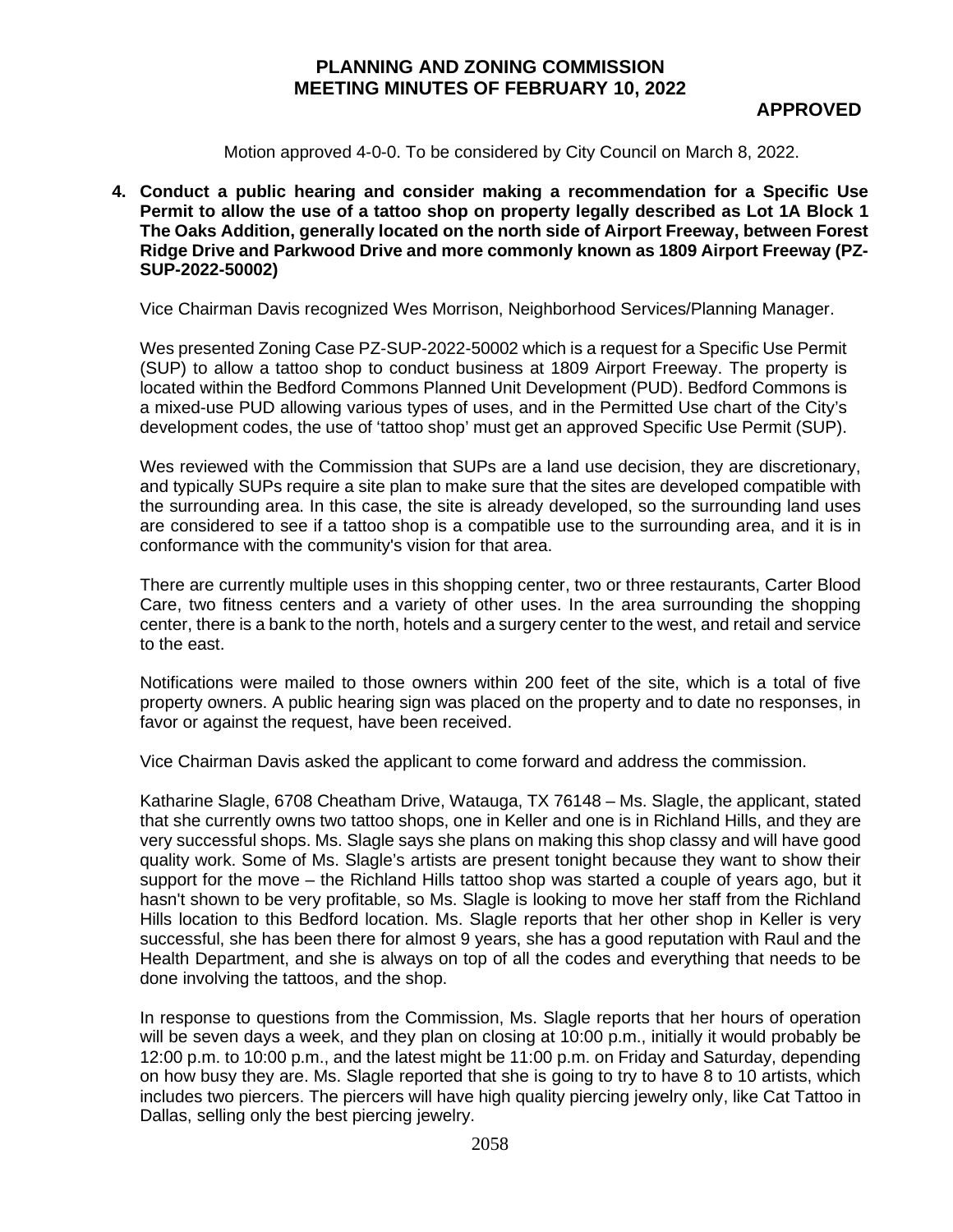**APPROVED**

Vice Chairman Davis opened the public hearing at 6:23 p.m.

Sam Suarez, 2733 Merrimac St, Fort Worth, TX 76107 – Mr. Suarez stated that he has had the honor of working with this crew for about a year. Mr. Suarez is a tattoo artist of over 15 years, and his work is on Amazon Prime, as he has tattooed on television twice. Mr. Suarez states that the type of tattooing that they are looking to do here in Bedford is not your average tattooing, it is high-art tattooing, a completely different thing. If you look at some of their work, you will see reproductions of anything from a Picasso to a Michelangelo. Mr. Suarez says that they are really changing the game up as tattoo artists, and they are providing a service and stated that "nobody gets forced to get tattoos". Mr. Suarez closed by saying that they think that the people of Bedford need a high-quality tattoo shop, instead of having to go outside Bedford and maybe running into something that's not favorable, and this shop would be a benefit.

Eric Coe, 7960 Salmon Run Way, Fort Worth, TX 76130 – Mr. Coe stated that he has been tattooing quite a long time, thirty-one years this year, and is considered a grandpa in the group. He is selective on where he tattoos, and has tattooed in California, Hawaii, France, Michigan, Idaho, Oregon, so all over. He even flies and tattoos as well, being really picky about where he tattoos and who he tattoos with. He loves what he does and says that a lot of his clients call it 'tattoo therapy' because he really listens to what is going on in their lives. Mr. Coe agrees with the previous speaker in that they are a different class of tattoo; they conduct consultations, like interviewing people to see what they are all about, and how that want the tattoo to reflect them. If it doesn't seem to fit, they find something that does reflect the individual, and what they are trying to portray or say with their artwork. The artists take their work very seriously and they want to provide tattoos that are going to last a lifetime.

Harry English, 5608 Brent Drive, Haltom City, TX 76148 – Mr. English stated that he has worked with Kat for over a year. During these times of Covid, we are starting to see businesses fall out. We have seen all the business surplus due to the money that the government has been giving out to people, like PPE loans and everything. We have seen many shops open, most of them aren't up to speed, and they are already seeing some fail. Mr. English says that they are interested in bringing something to Bedford that may improve the area. They have talked to several businesses in the area, and Mr. English thinks the shop would be a good fit. He also agreed with Eric that every one of the artists are at least 15 years in. They have all worked the bar scenes and they are not interested in that business model. It's late hours, they've got kids, and they would rather be at home. They just want to come to work, do their thing, produce good products for good people and be on their way. They would appreciate it if you would let them bring that to Bedford.

Vice Chairman Davis closed the public hearing at 6:37 p.m.

In response to questions from the Commission, Wes confirmed that the property is in the footprint of the Bedford Commons overlay, and that the area is in the process of a master design plan. The Commission noted concern that the area is destined to be a much more evolved development and questioned whether this use would fit that vision. Wes deferred to Andrea Roy, Development Director for further insight.

Ms. Roy stated that Bedford Commons is a Planned Unit Development, and zoning is currently in place for the entire area. Looking at the parcel in question, and the parcels surrounding it, they are all currently operating under the Planned Unit Development of Bedford Commons. The core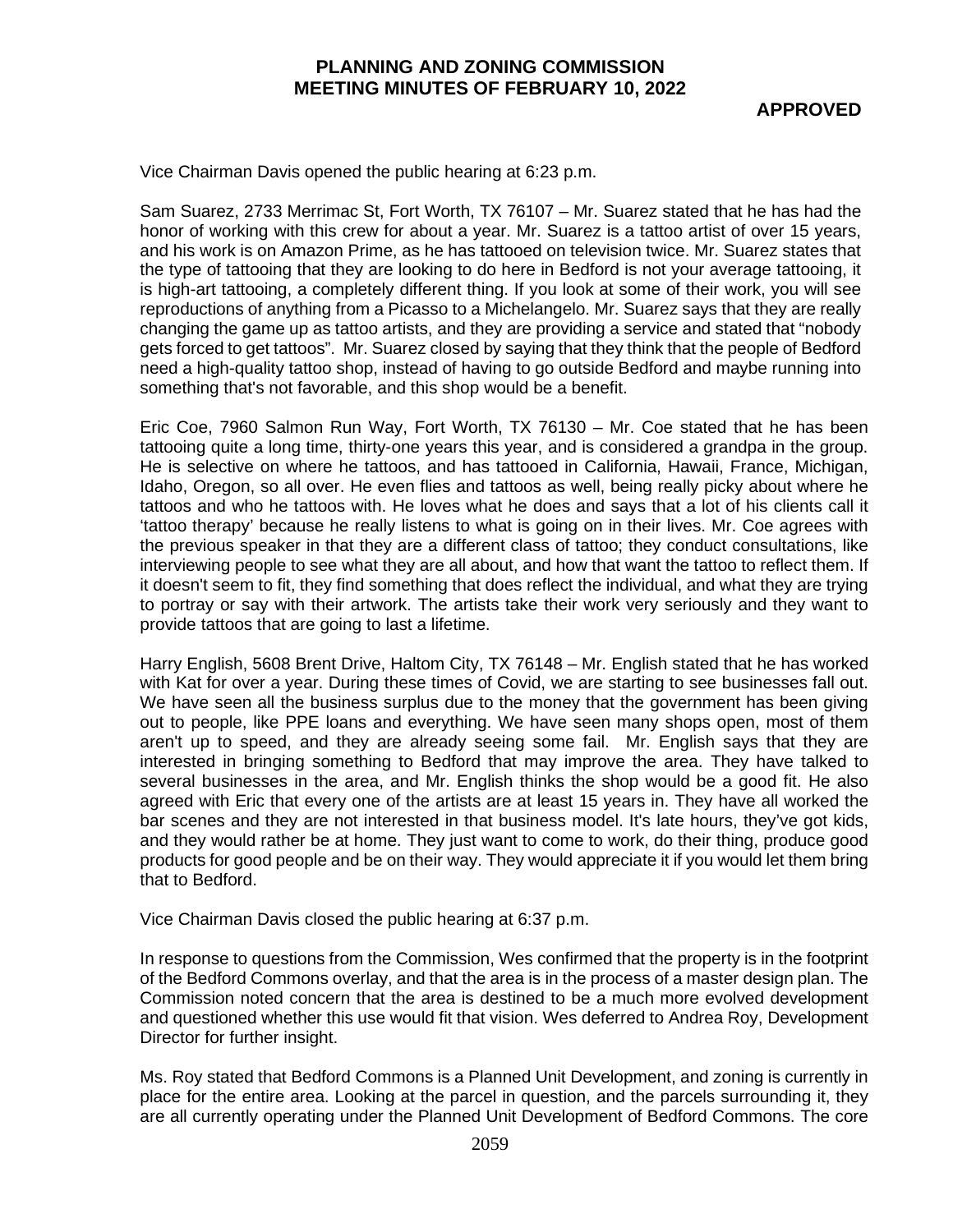# **APPROVED**

central area of Bedford Commons is city-owned land, which is the part that the city is currently working toward developing a more finite concept plan. The intention of the whole Bedford Commons PUD and that core area is to do something unique and different. A mixed-use component is what we're looking for there, and yes, we are hoping to elevate that area, if you will.

Ms. Roy went on to say that this case is to consider compatibility and consistency of this use with the surrounding area as it exists, and as it will look in the future. Ms. Roy stated that she is unable to tell the Commission exactly what that future is going to be, but the city is looking at townhome developments, boutique restaurants, retail, some office, some common public open space, farmer's market type things, and planned active green space. Those are the types of things being planned near the vicinity of this property. Hopefully those uses will also bleed out into the surrounding areas. Ms. Roy closed by saying that we are operating under current zoning at this time, and this use is currently allowed in this zoning district, with SUP approval.

There being no further discussion, a motion was made.

Motion: Commissioner Manire made a motion to approve Zoning Case PZ-SUP-2022-50002, as submitted.

Commissioner Henderson seconded the motion, and the vote was as follows:

Ayes: Vice Chairman Davis, Commissioners Henderson, Manire Nays: Commissioner Emery Abstention: 0

Motion approved 3-1-0. To be considered by City Council on March 8, 2022.

**5. Conduct a public hearing and consider making a recommendation for a Specific Use Permit to allow the use of a package liquor store on property legally described as Lot 1A Block 1 The Oaks Addition, generally located on the north side of Airport Freeway, between Forest Ridge Drive and Parkwood Drive and more commonly known as 1701 Airport Freeway (PZ-SUP-2022-50003)**

Vice Chairman Davis recognized Wes Morrison, Neighborhood Services/Planning Manager.

Wes presented Zoning Case PZ-SUP-2022-50003 which is a request for a Specific Use Permit (SUP) to allow a package liquor store to conduct business at 1701 Airport Freeway, legally described as Lot 1A, Block 1, The Oaks Addition. The property is generally located on the north side of Airport Freeway between Forest Ridge Drive and Parkwood Drive.

Wes stated that this is the same shopping center as the previous application (agenda Item 4.), just a different lease space. This location is on the farthest west side of the shopping center and is in the Bedford Commons Planned Unit Development (PUD). The use of a Package Store (Liquor Retail Store) requires a Specific Use Permit (SUP) in the Bedford Commons zoning district.

Wes reminded the Commission that the purpose of a Specific Use Permit (SUP) for this, and any proposed use, is compatibility with surrounding uses. There are currently multiple uses in this shopping center, two or three restaurants, Carter Blood Care, two fitness centers and a variety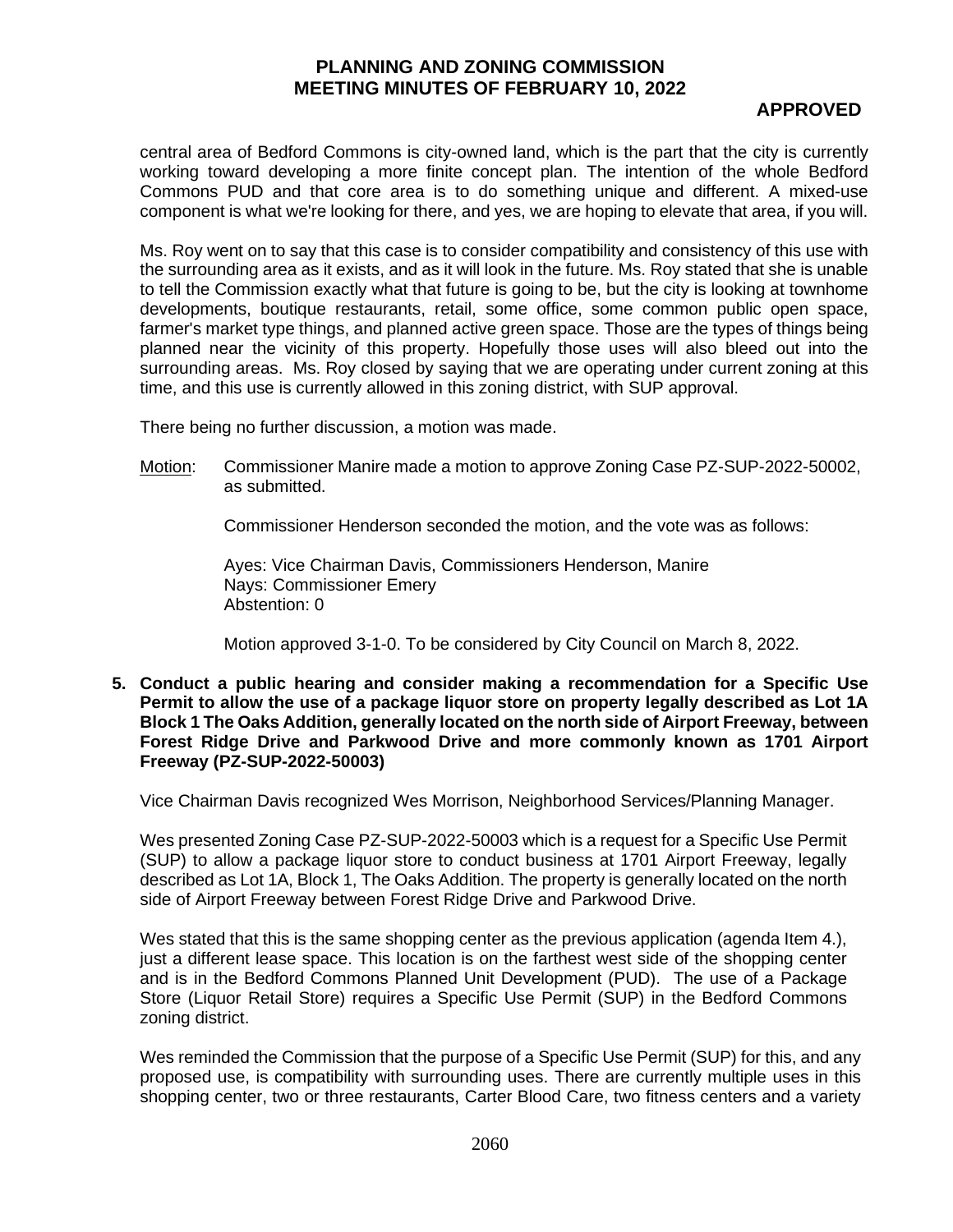# **APPROVED**

of other uses. In the area surrounding the shopping center, there is a bank to the north, hotels and a surgery center to the west, and retail and service to the east.

Notifications were mailed to those owners within 200 feet of the site, which is a total of five property owners. A public hearing sign was placed on the property and to date no responses, in favor or against the request, have been received.

In response to questions from the Commission regarding parking for this suite, Wes confirmed that the parking spaces for the entire shopping center count toward the spaces required, and that the multiple tenants share all spaces in the center. Also, when these applications come in, or when a C/O request comes in, all the uses are reviewed to be certain there is enough parking for the use being proposed.

Vice Chairman Davis asked the applicant to come forward and address the commission.

The applicant chose not to speak before the Commission.

Vice Chairman Davis opened the public hearing at 6:40 p.m.

Jacob Webb, 3804 Hackberry Lane, Bedford, TX 76021 – Mr. Webb stated for the record that he has nothing against liquor stores but wanted to point out that there is already a Goody Goody liquor store right across the highway, and a Spec's liquor store near there that is soon to be opening, and there is also a Liquor Depot, about two miles down the road.

Emma Quigley, 3804 Hackberry Lane, Bedford, TX 76021 – Ms. Quigley apologized for her father forgetting about, and missing tonight's meeting. Ms. Quigley stated that she mapped it, and it is .7 miles, walkable, from one to the other current liquor stores on the other side of the highway. Ms. Quigley agreed with Jacob Webb (previous speaker, also her husband) in that they don't really have anything against liquor stores. it just seems silly to have a Spec's right there, and then a Goody Goody in walkable distance, and then the Liquor Depot that's right next to Texas Roadhouse. Ms. Quigley said that she is all for the tattoo parlor though, and is excited about it, not for tattoos, but she would go there for a piercing.

Vice Chairman Davis closed the public hearing at 6:46 p.m.

The Commission discussed the suite not being conducive for a retail location due to lack of parking directly in front of the space; traffic flow coming in and out of the shopping center near the highway access road; that there are three other liquor stores in close proximity to this proposed site; and questioned what business occupied the suite previously.

Wes replied that he did not know what was in the suite previously, but was under the impression and has the feeling, after talking to the landlord, that it has been vacant for quite some time. Wes explained that, on SUP's, yes, it meets the parking requirements of the ordinance, but the use is only permitted if you give it a Specific Use Permit. When the zoning ordinance for the Bedford Commons PUD was adopted, it was determined that package liquor stores *may* be a good use in this PUD. However, the Commission must look at the entire site to see if it's a good use for *that location*. The use is not a given, it is not allowed "by right", it does meet the development standards in the ordinance, but the Planning and Zoning Commission as a body, make a recommendation to City Council to determine if this use is good for this location.